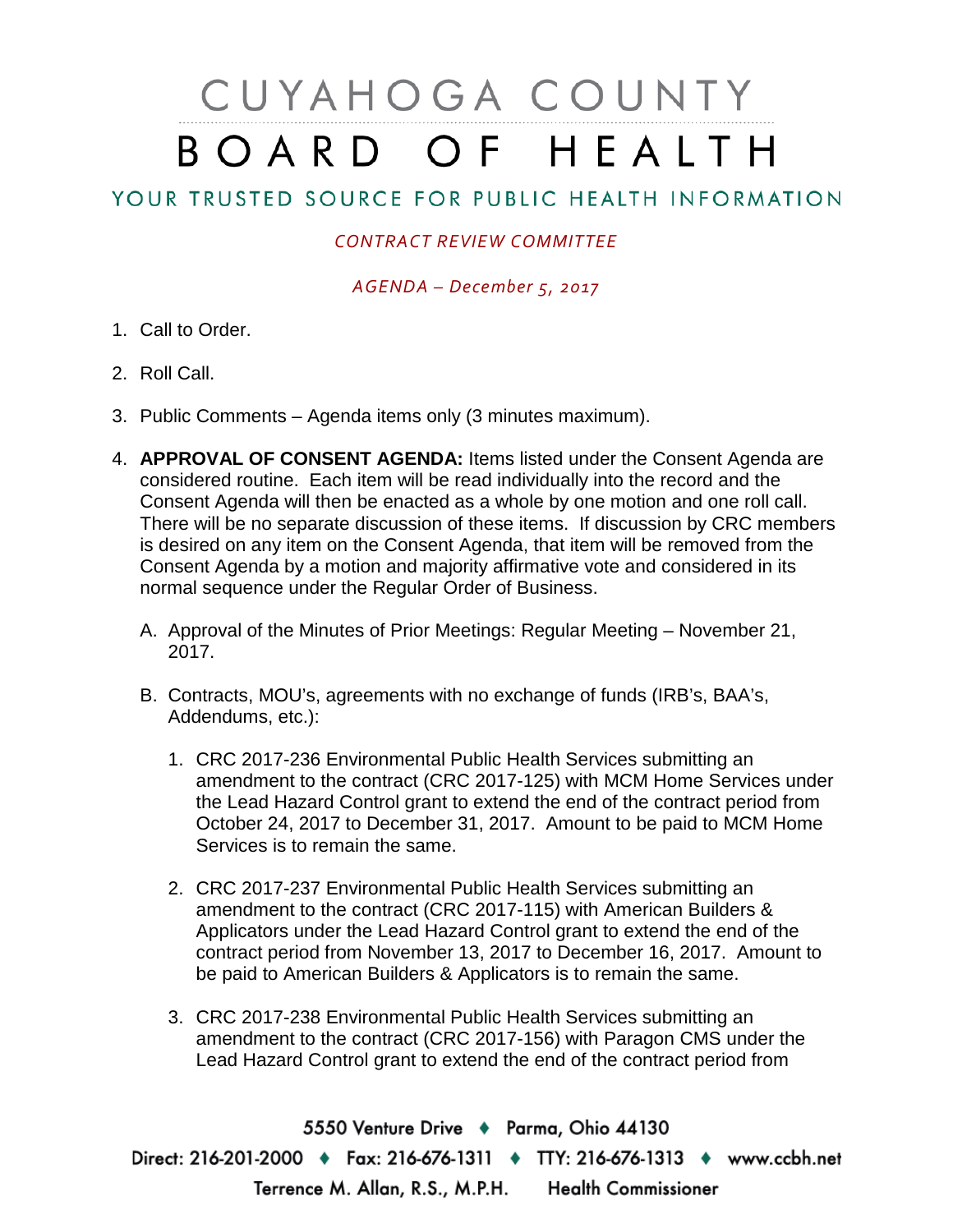October 29, 2017 to December 31, 2017. Amount to be paid to Paragon CMS is to remain the same.

- 4. CRC 2017-239 Environmental Public Health Services submitting an amendment to the contract (CRC 2017-116) with Paragon CMS under the Lead Hazard Control grant to extend the end of the contract period from November 4, 2017 to December 31, 2017. Amount to be paid to Paragon CMS to remain the same.
- 5. CRC 2017-240 Environmental Public Health Services submitting an amendment to the contract (CRC 2017-158) with Paragon CMS under the Lead Hazard Control grant to extend the end of the contract period from November 29, 2017 to December 31, 2017. Amount to be paid to Paragon CMS to remain the same.
- 6. CRC 2017-241 Environmental Public Health Services submitting an amendment to the contract (CRC 2017-79) with BDL General Contracting under the Lead Hazard Control grant to extend the end of the contract period from December 16, 2017 to January 30, 2018. Amount to be paid to BDL General Contracting is to remain the same.

## 5. **CONTRACTS AND AWARDS:**

A. Tabled Items

*Household Sewage Program*

- 1. CRC 2017-175 7242 W. 130<sup>th</sup> St. Middleburg Heights, Ohio 44130
- 2. CRC 2017-224 Prevention and Wellness Services submitting a Memorandum of Understanding (MOU) with OhioGuidestone to provide training to community partners throughout Northeast Ohio effective November 1, 2017. Amount to be received is at a rate of \$30.00/hour per completed training.

Purpose: To provide Bridges Out of Poverty training to community partners throughout Northeast Ohio.

- B. New Items For Review
	- 1. Bid/Quote Openings ≥ \$25,000.00

None

2. Bid/Quote Openings < \$25,000.005550 Venture Drive + Parma, Ohio 44130

Direct: 216-201-2000 • Fax: 216-676-1311 • TTY: 216-676-1313 • www.ccbh.net

Terrence M. Allan, R.S., M.P.H.

**Health Commissioner**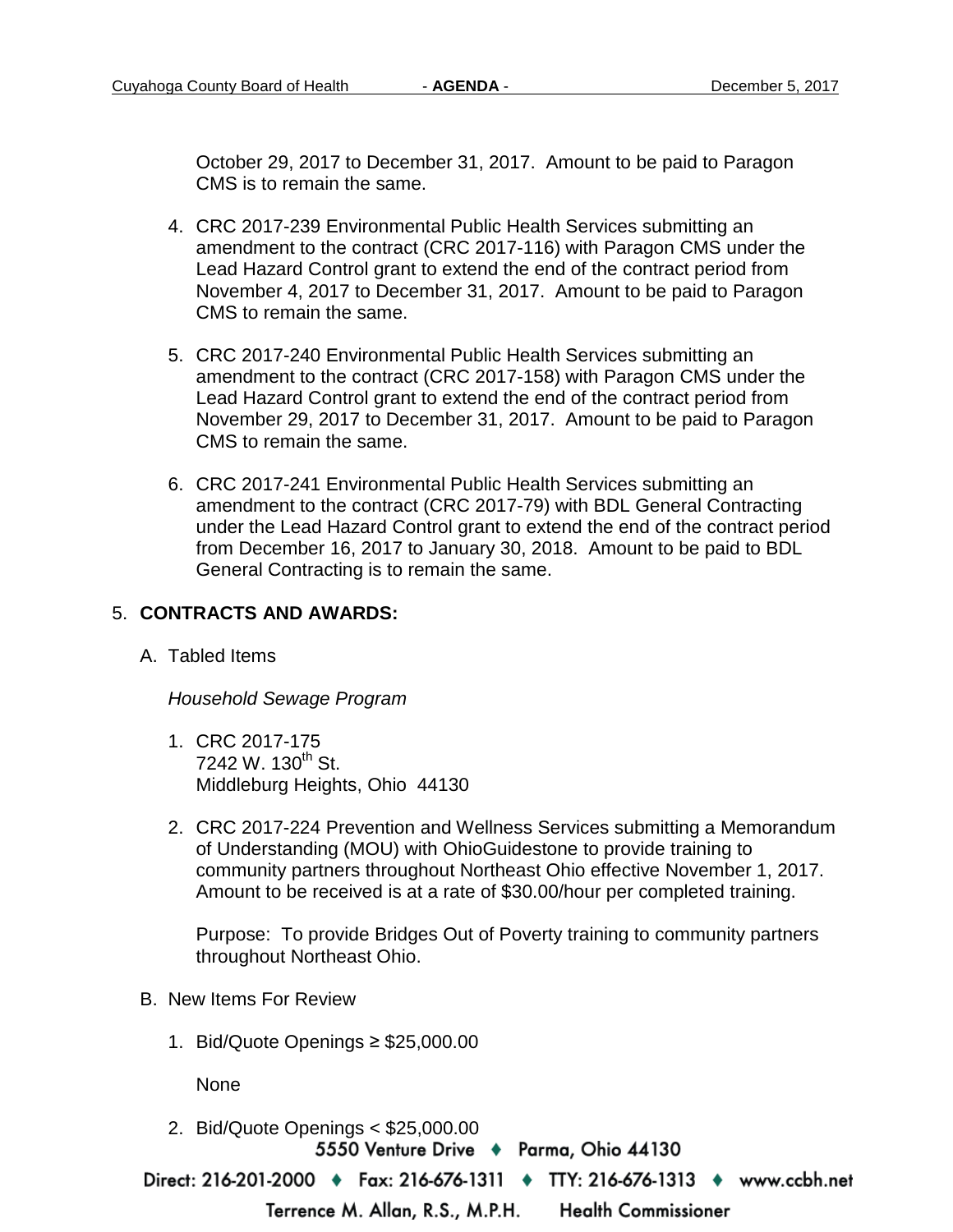*Lead Program* 

- a. CRC 2017-242 5145 Anthony St. Maple Heights, Ohio 44137
- b. CRC 2017-243 3626 Pennington Rd. Shaker Heights, Ohio 44120

*Household Sewage Program* 

- c. CRC 2017-244 3919 Ellendale Rd. Moreland Hills, Ohio 44022
- d. CRC 2017-245 3947 Ellendale Rd. Moreland Hills, Ohio 44022
- e. CRC 2017-246 7114 W  $130^{th}$  St. Middleburg Heights, Ohio 44130
- f. CRC 2017-247 7560 Webster Rd. Middleburg Heights, Ohio 44130
- 3. Expenditures: Contracts < \$25,000.00
	- a. CRC 2017-248 Environmental Public Health Services submitting an addendum to the contract with The MetroHealth System (Resolution 2017- 37) to increase the amount paid to be paid to The MetroHealth System from \$17,532.66 to \$22,532.66.

Purpose: To provide ongoing activities to promote Project Dawn and increase points of dissemination of Narcan kits.

Funding Source: 100% reimbursable through FY2018 Injury Prevention grant.

b. CRC 2017-249 Environmental Public Health Services submitting an amendment to the contract (CRC 2017-204) with C.B. Mullins Construction Company, Inc. under the Lead Hazard Control grant to extend the end of the contract period from January 2, 2018 to February 5550 Venture Drive + Parma, Ohio 44130

Direct: 216-201-2000 ♦ Fax: 216-676-1311 ♦ TTY: 216-676-1313 ♦ www.ccbh.net

Terrence M. Allan, R.S., M.P.H. **Health Commissioner**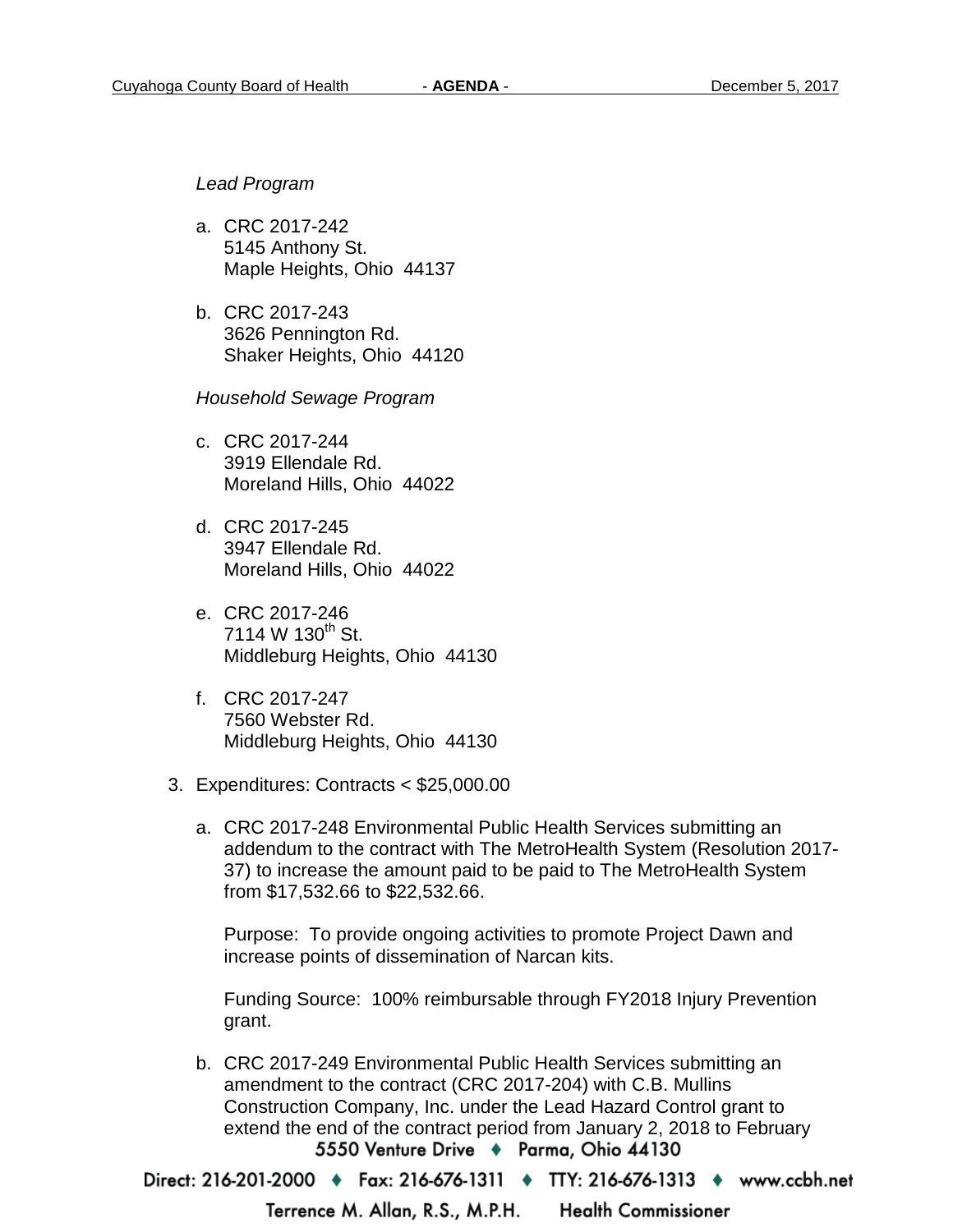16, 2018 and increase the amount to be paid to C.B. Mullins Construction Company, Inc. from \$15,300.00 to \$18,000.00.

Purpose: To complete additional work related to windows as identified by the Shaker Heights Architectural Review Board.

Funding Source: 100% reimbursable through the Lead Hazard Control Program.

c. CRC 2017-250 Prevention and Wellness Services submitting a contract with Pomerene Hospital under the Breast and Cervical Cancer Project (BCCP) grant from September 30, 2017 through June 29, 2018. Amount to be paid to Pomerene Hospital is not to exceed \$2,340.00.

Purpose: To assist with transportation for Amish/Mennonite BCCP clients to obtain annual breast and cervical cancer screenings.

Funding Source: 100% reimbursable through the FY2018 BCCP grant.

d. CRC 2017-251 Prevention and Wellness Services submitting a contract with United Way of Greater Cleveland under the Rachial and Ethnic Approaches to Community Health (REACH) grant from September 30, 2017 through September 29, 2018. Amount to be paid to United Way of Greater Cleveland is not to exceed \$15,000.00.

Purpose: To coordinate and implement HEAL and CDM current local activities to be added to the 211 system database as a local resource for area residents.

Funding Source: 100% reimbursable through the FY2018 REACH grant.

e. CRC 2017-252 Administrative Services submitting a Purchase Agreement with Meritech for fax server services from December 5, 2017 through December 4, 2020. Amount to be paid to Meritech is not to exceed \$16,835.00 plus any page overages at a rate of \$0.07 per page.

Purpose: To provide cloud-based fax server services to CCBH at the rate of \$475.00/month. Total amount of the agreement includes a one-time set-up charge of \$210.00 and provides for the first month of services to be free of charge to the agency.

Funding Source: 100% funded through CCBH General Revenue.

4. Revenue Generating Agreements < \$25,000.00

None

5550 Venture Drive + Parma, Ohio 44130

Direct: 216-201-2000 • Fax: 216-676-1311 • TTY: 216-676-1313 • www.ccbh.net

**Health Commissioner** Terrence M. Allan, R.S., M.P.H.